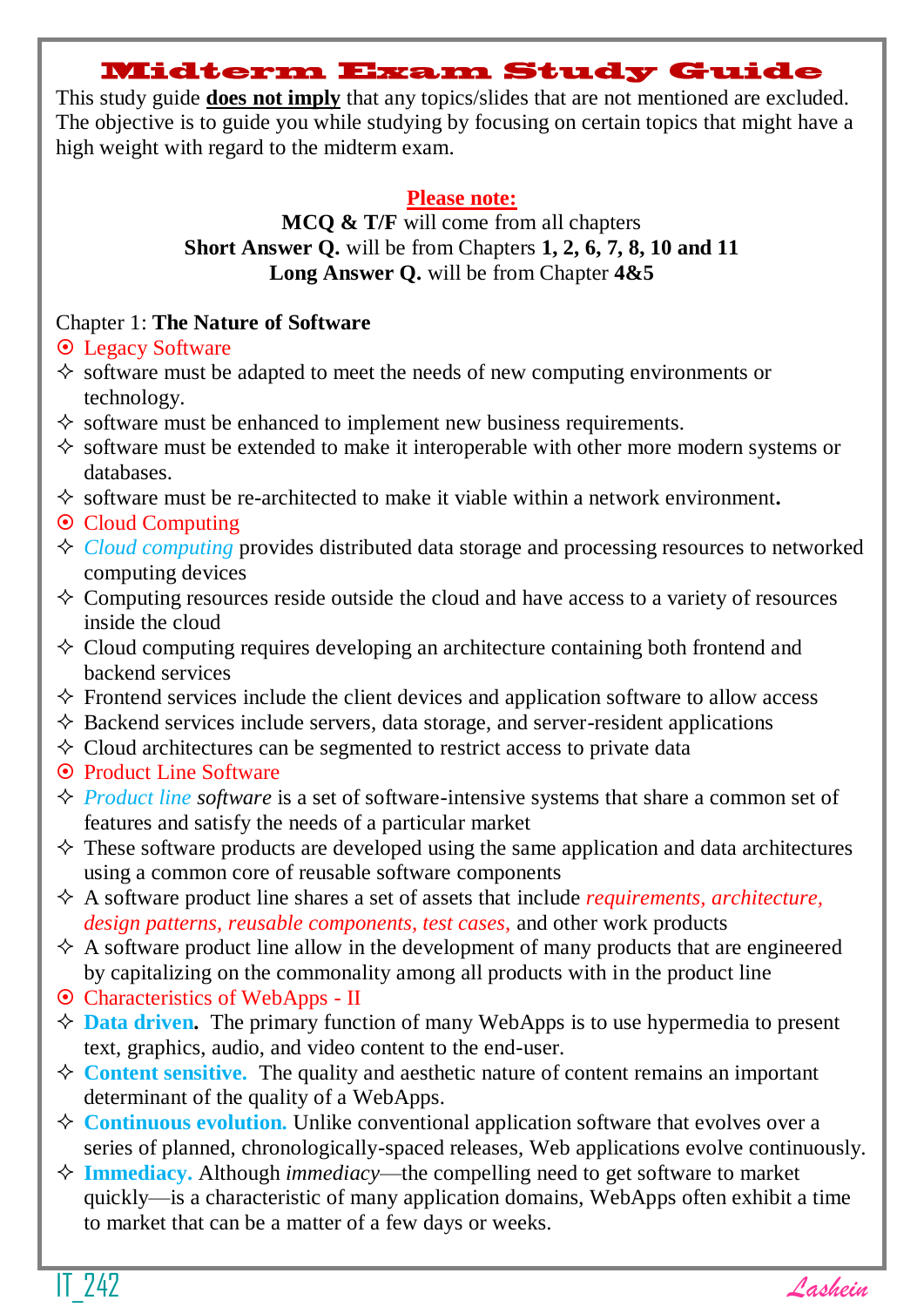

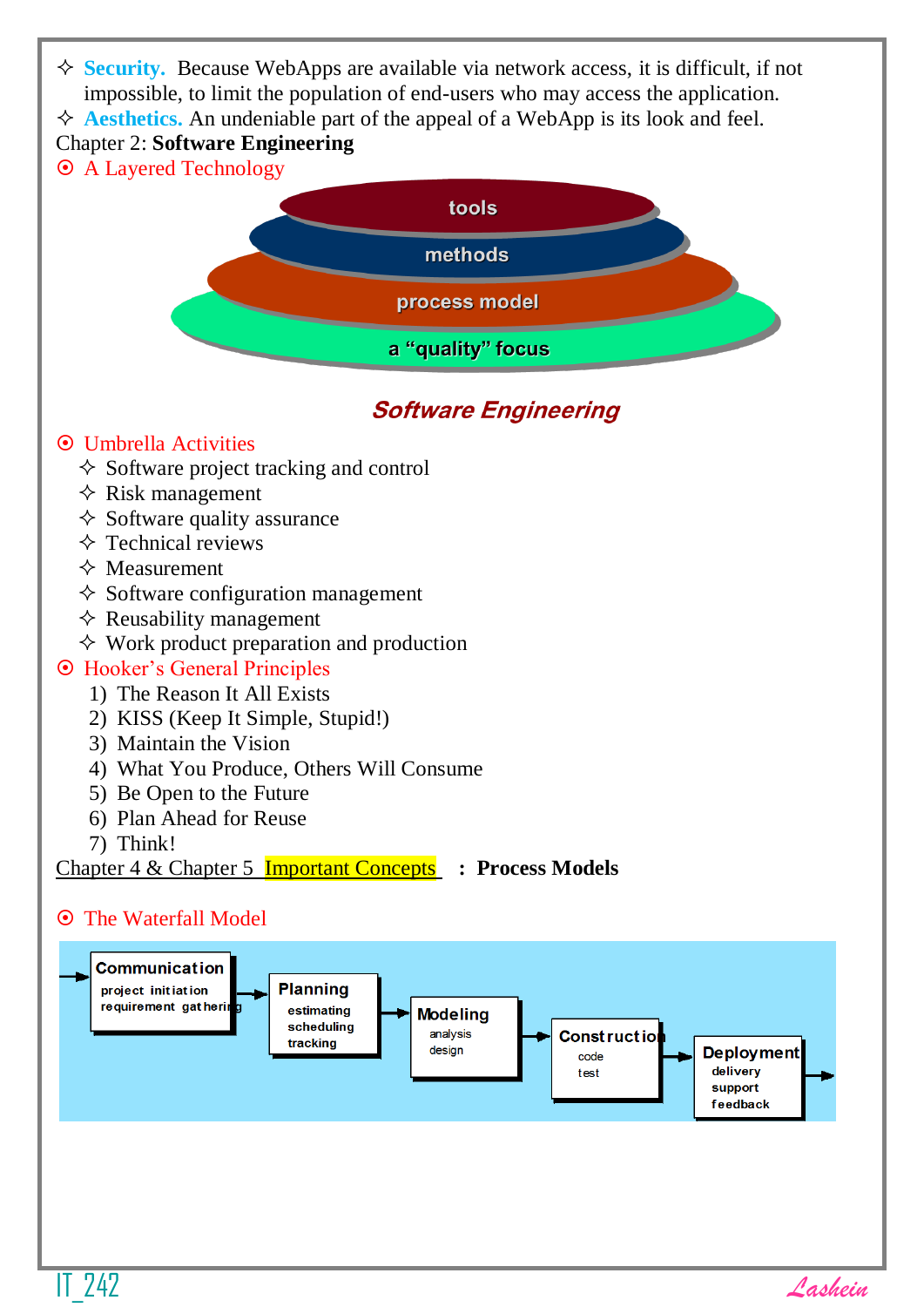

#### development schedule progress

#### An Agile Process

- $\Diamond$  Is driven by customer descriptions of what is required (scenarios)
- $\Diamond$  Recognizes that plans are short-lived
- $\Diamond$  Develops software iteratively with a heavy emphasis on construction activities
- Delivers multiple 'software increments'
- $\Diamond$  Adapts as changes occur
- Extreme Programming (XP)
- $\diamond$  The most widely used agile process, originally proposed by Kent Beck
- $\Diamond$  XP Planning
- $\Diamond$  Begins with the creation of "user stories"
- $\Diamond$  Agile team assesses each story and assigns a cost
- $\Diamond$  Stories are grouped to for a deliverable increment
- $\Diamond$  A commitment is made on delivery date

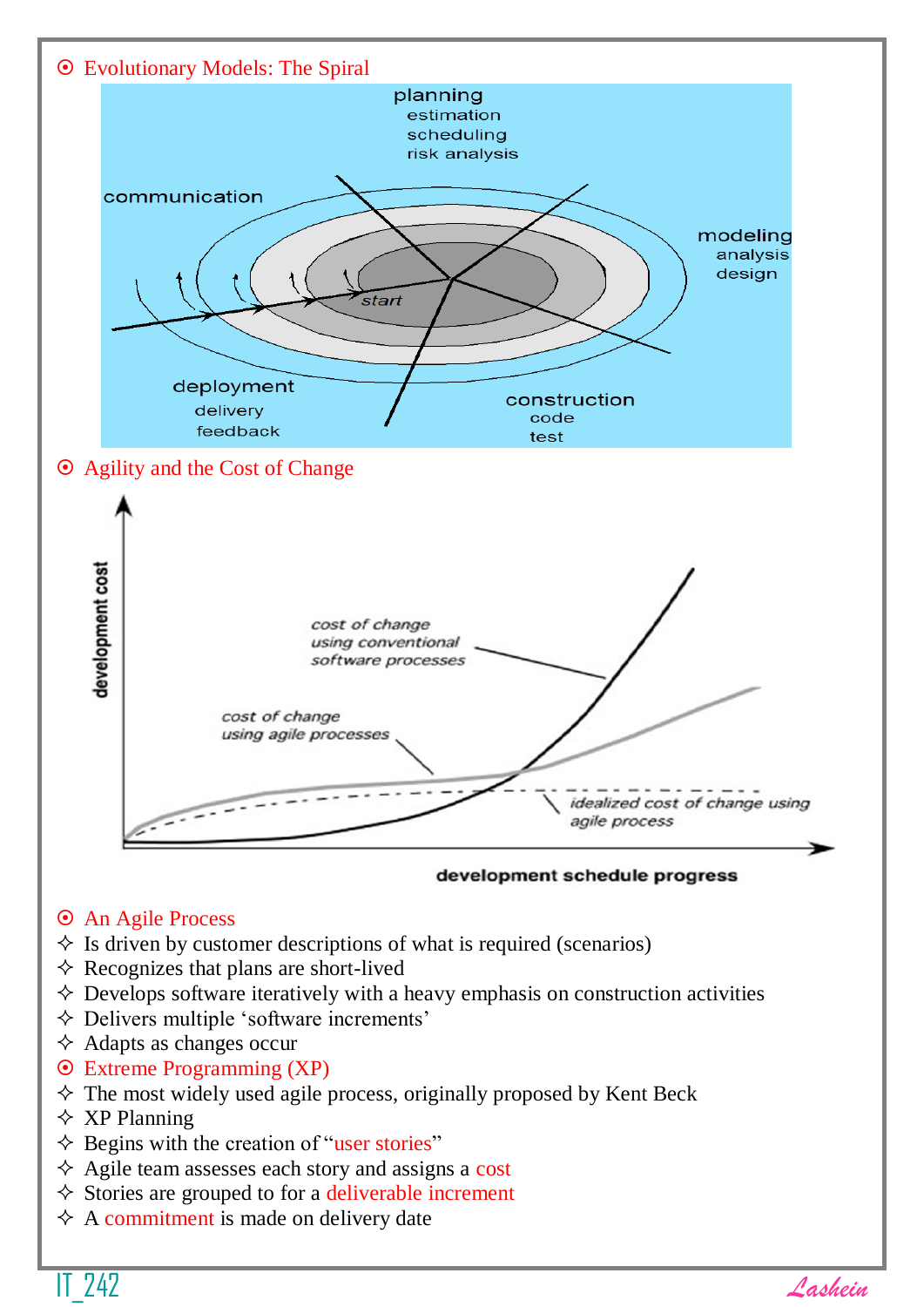- $\Diamond$  After the first increment "project velocity" is used to help define subsequent delivery dates for other increments
- Extreme Programming (XP)
- ◆ XP Design
	- $\textcolor{red}{\bullet}$  Follows the KIS principle
	- $\frac{1}{2}$  Encourage the use of CRC cards (see Chapter 8)
	- $\text{\text{*}}$  For difficult design problems, suggests the creation of "spike solutions"—a design prototype
	- $\frac{*}{*}$  Encourages "refactoring"—an iterative refinement of the internal program design

## ◆ XP Coding

- ⸙ Recommends the construction of a unit test for a store *before* coding commences
- **Encourages "pair programming"**
- **≹** XP Testing
- **EXECUTE:** All unit tests are executed daily
- ⸙ "Acceptance tests" are defined by the customer and excuted to assess customer visible functionality

### Extreme Programming (XP)



accept ance t est ing

# Chapter 6 : **Human Aspects of Software Engineering**

### Boundary Spanning : Team Roles

- $\Diamond$  Ambassador represents team to outside constituencies
- $\Diamond$  Scout crosses team boundaries to collect information
- $\Diamond$  Guard protects access to team work products
- $\Diamond$  Sentry controls information sent by stakeholders
- $\Diamond$  Coordinator communicates across the team and organization

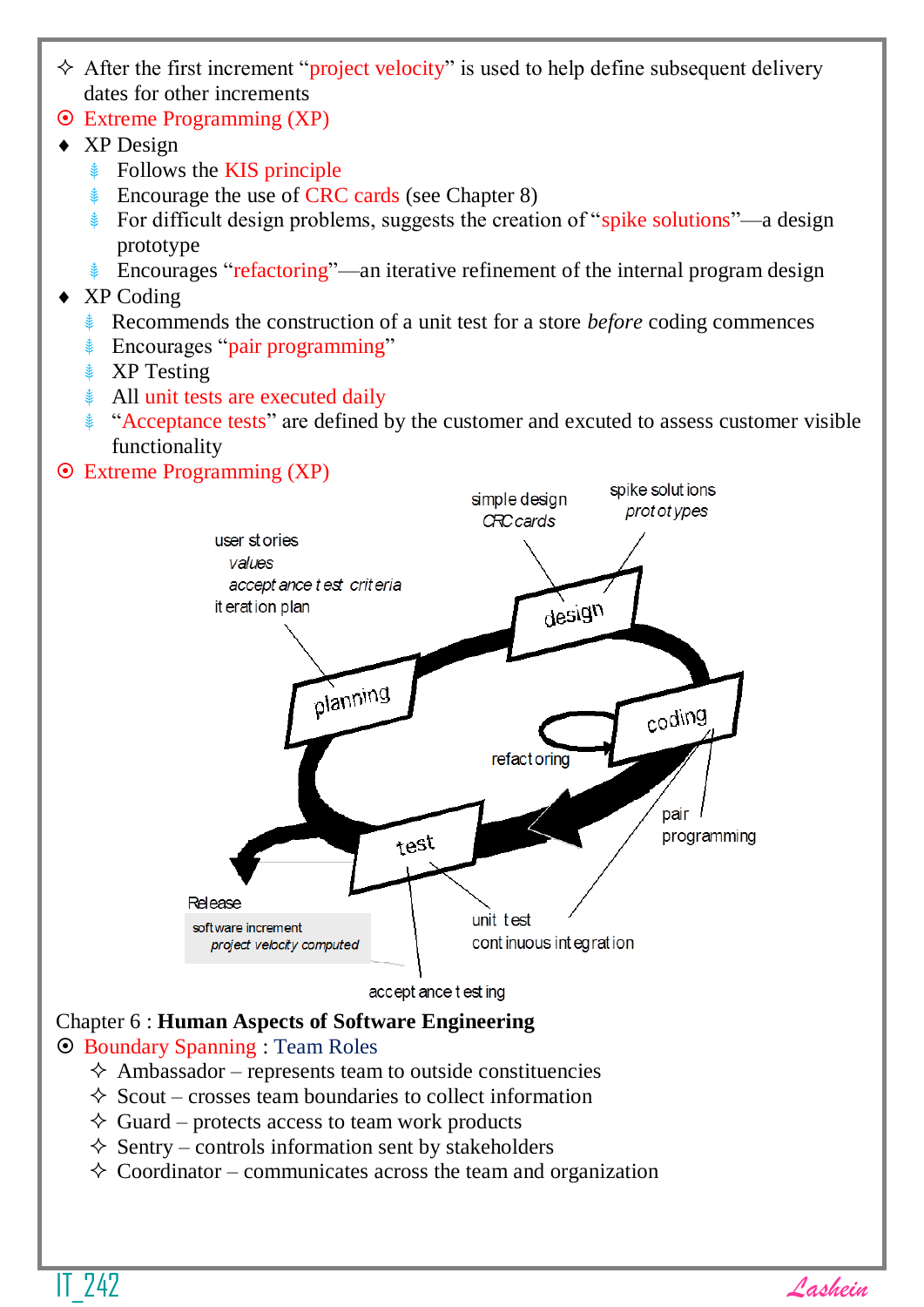### Avoid Team "Toxicity"

- $\Diamond$  A frenzied work atmosphere in which team members waste energy and lose focus on the objectives of the work to be performed.
- $\Diamond$  High frustration caused by personal, business, or technological factors that cause friction among team members.
- $\Diamond$  "Fragmented or poorly coordinated procedures" or a poorly defined or improperly chosen process model that becomes a roadblock to accomplishment.
- $\diamond$  Unclear definition of roles resulting in a lack of accountability and resultant fingerpointing.
- $\Diamond$  "Continuous and repeated exposure to failure" that leads to a loss of confidence and a lowering of morale.

### Organizational Paradigms

- $\Diamond$  closed paradigm—structures a team along a traditional hierarchy of authority
- $\Diamond$  random paradigm—structures a team loosely and depends on individual initiative of the team members
- $\Diamond$  open paradigm—attempts to structure a team in a manner that achieves some of the controls associated with the closed paradigm but also much of the innovation that occurs when using the random paradigm
- $\Diamond$  synchronous paradigm—relies on the natural compartmentalization of a problem and organizes team members to work on pieces of the problem with little active communication among themselves

### Team Decisions Making Complications

- $\Diamond$  Problem complexity
- $\Diamond$  Uncertainty and risk associated with the decision
- $\Diamond$  Work associated with decision has unintended effect on another project object (law of unintended consequences)
- $\Diamond$  Different views of the problem lead to different conclusions about the way forward
- $\Diamond$  Global software teams face additional challenges associated with collaboration, coordination, and coordination difficulties

### Chapter 7 : **Principles that Guide Practice**

### $\odot$  Communication Principles

- ◊ Principle #1. Listen*.* Try to focus on the speaker's words, rather than formulating your response to those words.
- ◊ Principle # 2. Prepare before you communicate*.* Spend the time to understand the problem before you meet with others.
- $\Diamond$  Principle #3. Someone should facilitate the activity. Every communication meeting should have a leader (a facilitator) to keep the conversation moving in a productive direction; (2) to mediate any conflict that does occur, and (3) to ensure than other principles are followed.
- ◊ Principle #4. Face-to-face communication is best*.* But it usually works better when some other representation of the relevant information is present.

# $\odot$  Planning Principles

- ◊ Principle #1. Understand the scope of the project*.* It's impossible to use a roadmap if you don't know where you're going. Scope provides the software team with a destination.
- ◊ Principle #2. Involve the customer in the planning activity*.* The customer defines priorities and establishes project constraints.

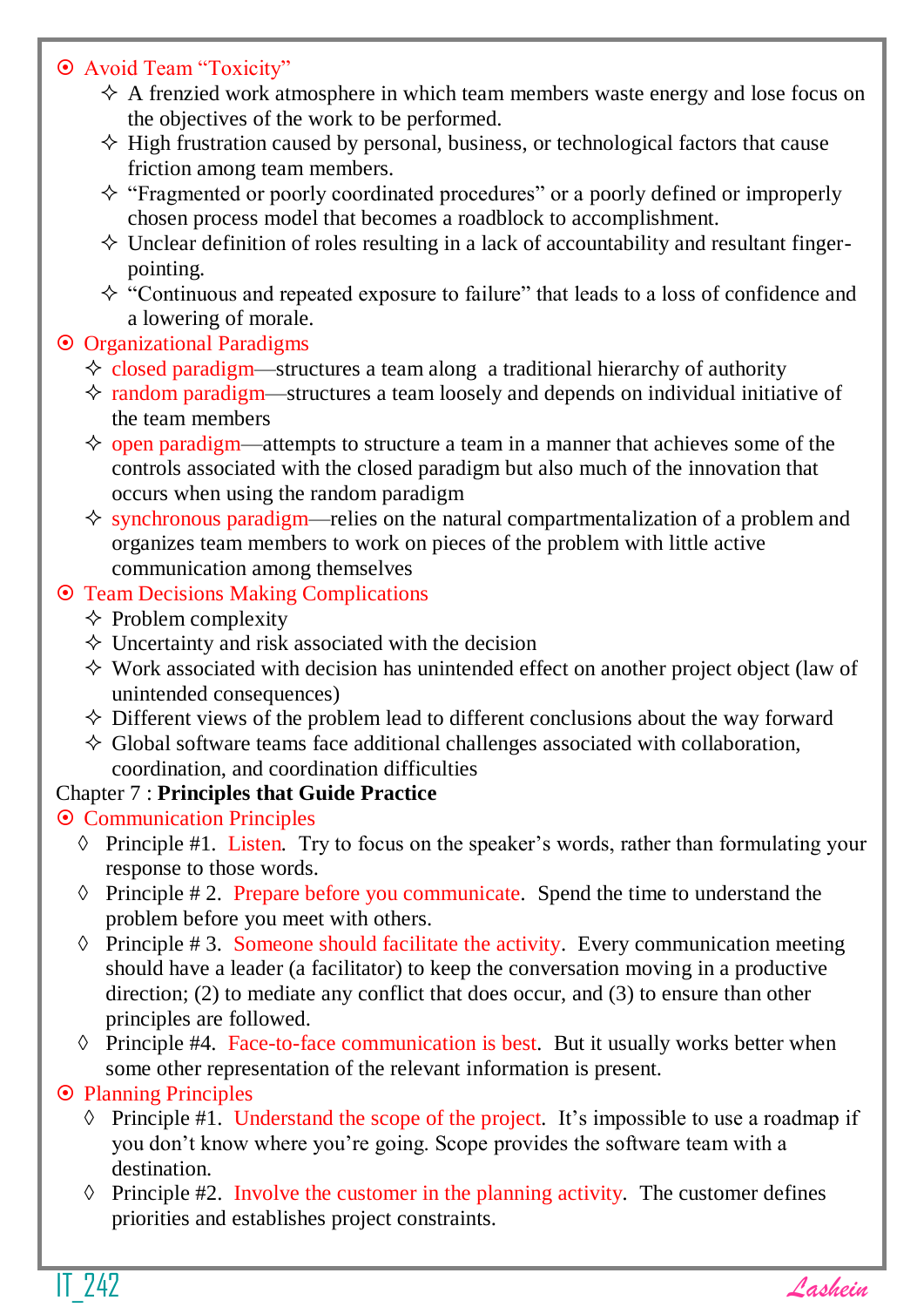- ◊ Principle #3. Recognize that planning is iterative*.* A project plan is never engraved in stone. As work begins, it very likely that things will change.
- ◊ Principle #4. Estimate based on what you know*.* The intent of estimation is to provide an indication of effort, cost, and task duration, based on the team's current understanding of the work to be done.
- Agile Modeling Principles
	- ◊ Principle #1. The primary goal of the software team is to build software not create models*.*
	- ◊ Principle #2. Travel light don't create more models than you need*.*
	- ◊ Principle #3. Strive to produce the simplest model that will describe the problem or the software*.*
	- ◊ Principle #4. Build models in a way that makies them amenable to change*.*
	- ◊ Principle #5. Be able to state an explicit purpose for each model that is created*.*
- $\odot$  Construction Principles
- $\Diamond$  The construction activity encompasses a set of coding and testing tasks that lead to operational software that is ready for delivery to the customer or end-user.
- $\Diamond$  Coding principles and concepts are closely aligned programming style, programming languages, and programming methods.
- $\Diamond$  Testing principles and concepts lead to the design of tests that systematically uncover different classes of errors and to do so with a minimum amount of time and effort.
- $\odot$  Coding Principles
- *As you begin writing code, be sure you:*
- Constrain your algorithms by following structured programming [Boh00] practice.
- Consider the use of pair programming
- Select data structures that will meet the needs of the design.
- Understand the software architecture and create interfaces that are consistent with it.
- Keep conditional logic as simple as possible.
- Create nested loops in a way that makes them easily testable.
- Select meaningful variable names and follow other local coding standards.
- Write code that is self-documenting.
- Create a visual layout (e.g., indentation and blank lines) that aids understanding.
- Deployment Principles
	- ◊ Principle #1. Customer expectations for the software must be managed*.*
	- ◊ Principle #2. A complete delivery package should be assembled and tested*.*
	- ◊ Principle #3. A support regime must be established before the software is delivered*.*
	- ◊ Principle #4. Appropriate instructional materials must be provided to end-users*.*
	- ◊ Principle #5. Buggy software should be fixed first, delivered later*.*

# Chapter 8 : **Understanding Requirements**

- Requirements Engineering-I
	- $\triangle$  Inception—ask a set of questions that establish ...
		- o basic understanding of the problem
		- o the people who want a solution
		- o the nature of the solution that is desired, and
		- o the effectiveness of preliminary communication and collaboration between the customer and the developer
	- **← Elicitation—elicit requirements from all stakeholders**

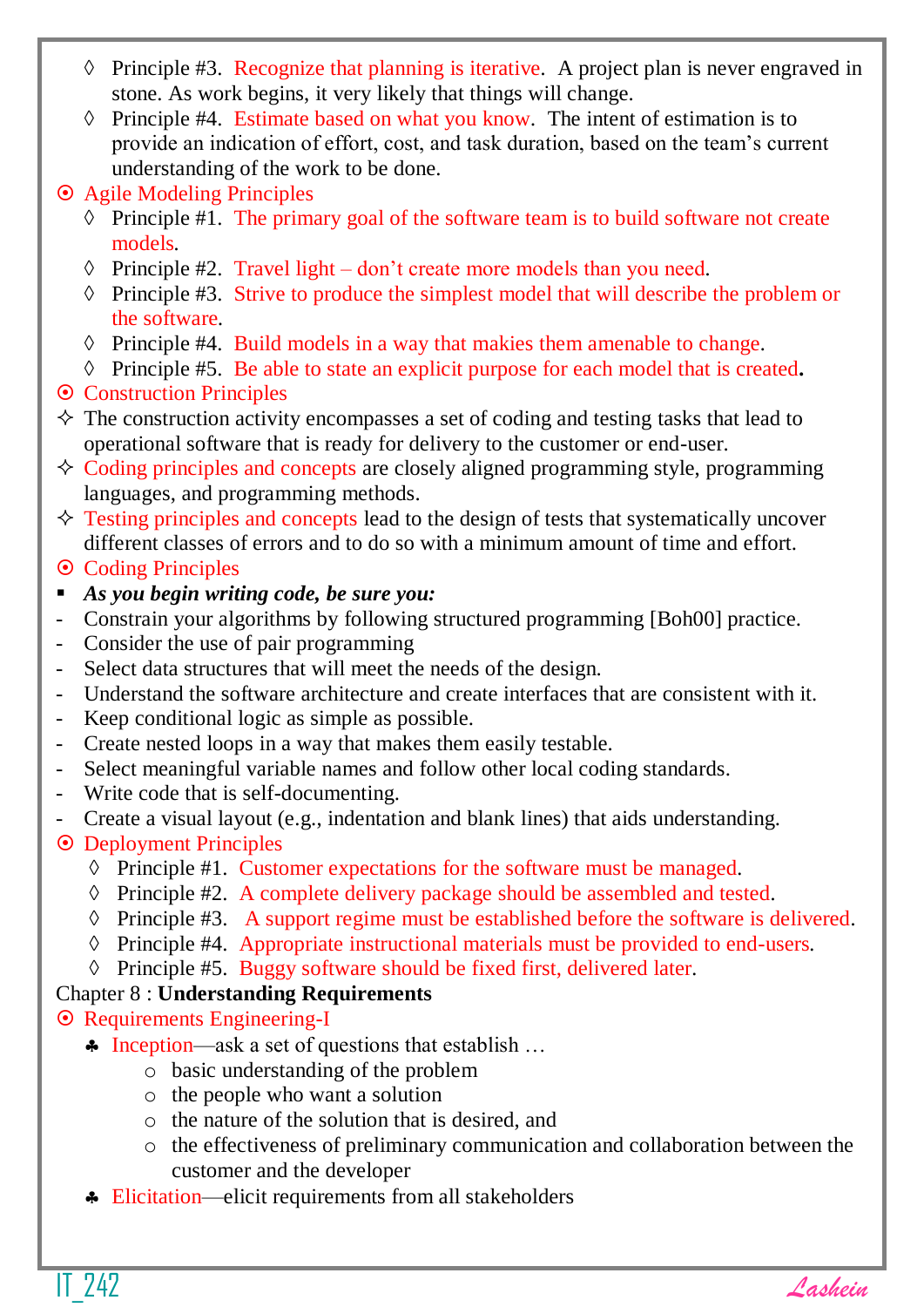- Elaboration—create an analysis model that identifies data, function and behavioral requirements
- Negotiation—agree on a deliverable system that is realistic for developers and customers
- Requirements Engineering-II
	- Specification—can be any one (or more) of the following:
	- o A written document
	- o A set of models
	- o A formal mathematical
	- o A collection of user scenarios (use-cases)
	- o A prototype
	- Validation—a review mechanism that looks for
	- o errors in content or interpretation
	- o areas where clarification may be required
	- o missing information
	- o inconsistencies (a major problem when large products or systems are engineered)
	- o conflicting or unrealistic (unachievable) requirements.
	- \* Requirements management

### Eliciting Requirements

- o meetings are conducted and attended by both software engineers and customers
- o rules for preparation and participation are established
- o an agenda is suggested
- o a "facilitator" (can be a customer, a developer, or an outsider) controls the meeting
- o a "definition mechanism" (can be work sheets, flip charts, or wall stickers or an electronic bulletin board, chat room or virtual forum) is used
- o the goal is
	- to identify the problem
	- propose elements of the solution
	- negotiate different approaches, and
	- specify a preliminary set of solution requirements
- Negotiating Requirements
	- Identify the key stakeholders
		- These are the people who will be involved in the negotiation
	- Determine each of the stakeholders "win conditions"
		- Win conditions are not always obvious
	- \* Negotiate
		- Work toward a set of requirements that lead to "win-win"
- $\odot$  Requirements Monitoring
- Especially needs in incremental development
	- ◊ Distributed debugging uncovers errors and determines their cause.
	- $\Diamond$  Run-time verification determines whether software matches its specification.
	- $\Diamond$  Run-time validation assesses whether evolving software meets user goals.
	- $\Diamond$  Business activity monitoring evaluates whether a system satisfies business goals.
	- $\Diamond$  Evolution and codesign provides information to stakeholders as the system evolves.

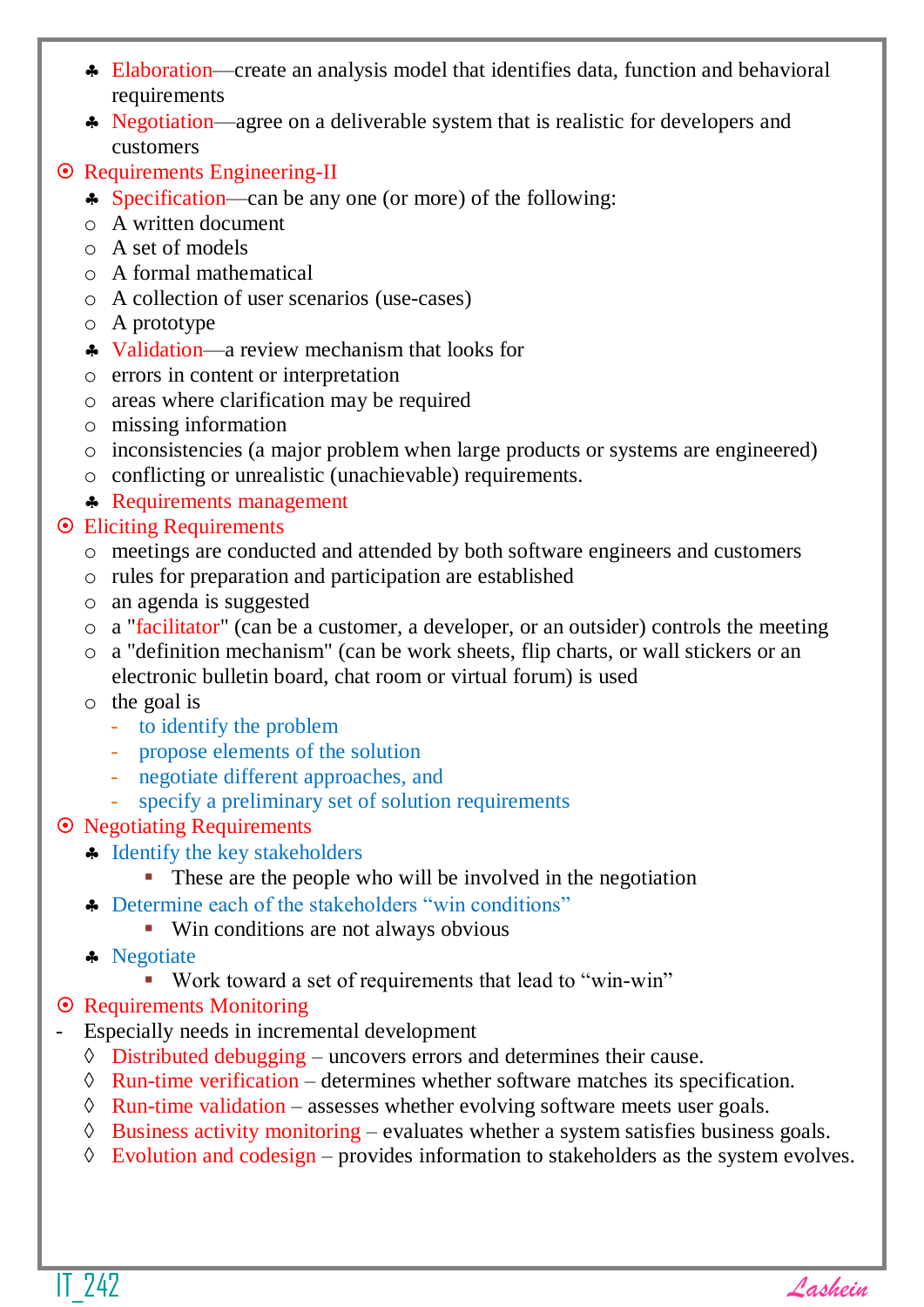#### Chapter 9 : **Requirements Modeling: Scenario-Based Methods**

#### **⊙** Requirements Analysis

- ◆ Requirements analysis
	- $\Diamond$  specifies software's operational characteristics
	- $\Diamond$  indicates software's interface with other system elements
	- $\Diamond$  establishes constraints that software must meet
- Requirements analysis allows the software engineer (called an *analyst* or *modeler* in this role) to:
	- ◊ elaborate on basic requirements established during earlier requirement engineering tasks
	- ◊ build models that depict user scenarios, functional activities, problem classes and their relationships, system and class behavior, and the flow of data as it is transformed.

#### Elements of Requirements Analysis



### **⊙** Requirements Modeling

- Scenario-based
	- system from the user's point of view
- **←** Data
	- shows how data are transformed inside the system
- **A** Class-oriented
	- defines objects, attributes, and relationships
- \* Flow-oriented
	- shows how data are transformed inside the system
- **\*** Behavioral
	- show the impact of events on the system states
- Domain Analysis

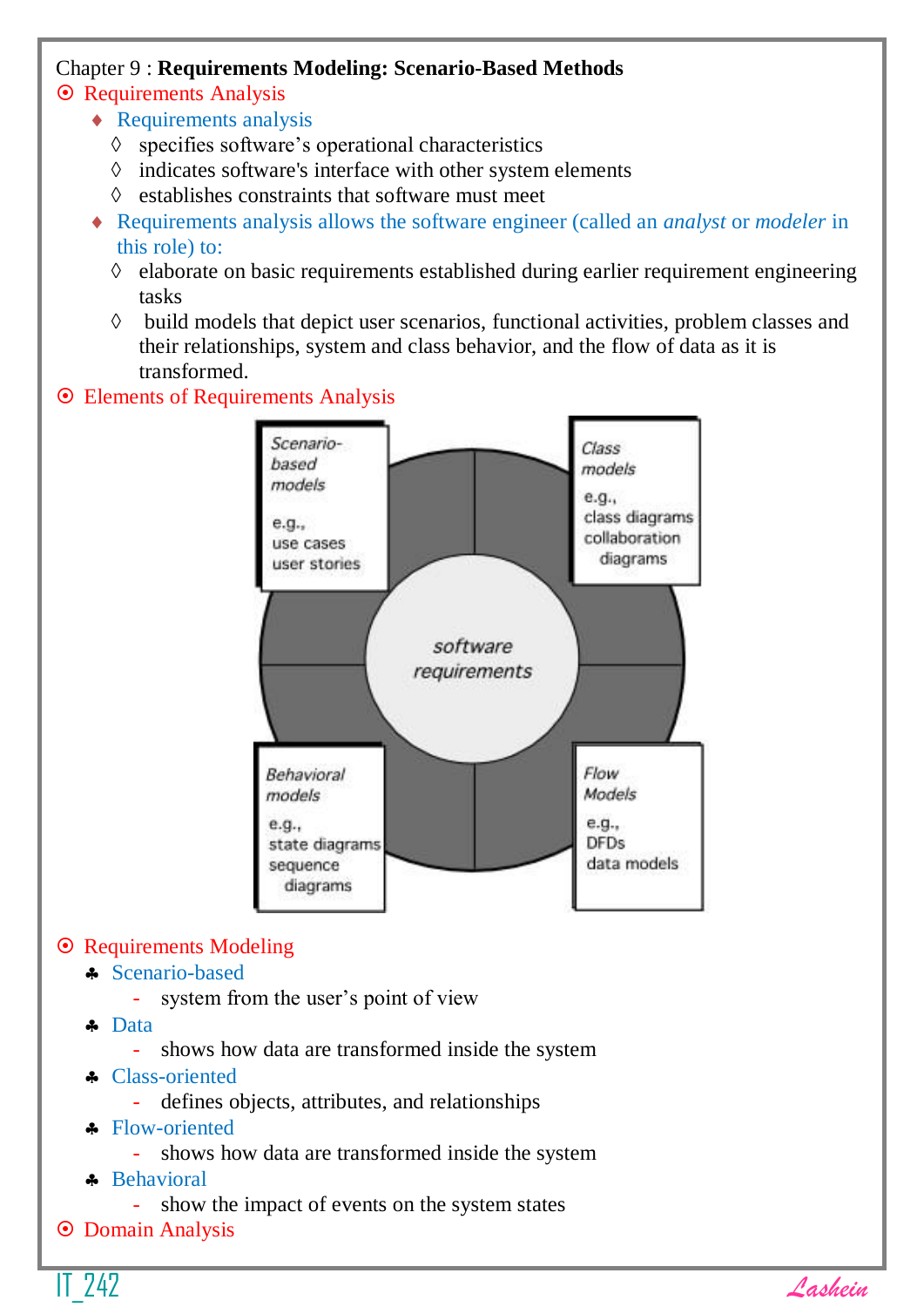$\Diamond$  Software domain analysis is the identification, analysis, and specification of common requirements from a specific application domain, typically for reuse on multiple projects within that application domain . . . [Object-oriented domain analysis is] the identification, analysis, and specification of common, reusable capabilities within a specific application domain, in terms of common objects, classes, subassemblies, and frameworks . . .

#### Donald Firesmith

Activity Diagram

*Supplements the use case by providing a graphical representation of the flow of interaction within a specific scenario*



#### Chapter 10 : **Requirements Modeling: Class-Based Methods**

- Requirements Modeling Strategies
- One view of requirements modeling, called structured analysis*,* considers data and the processes that transform the data as separate entities.
	- Data objects are modeled in a way that defines their attributes and relationships.
	- **Processes that manipulate data objects are modeled in a manner that shows how they** transform data as data objects flow through the system.

A second approach to analysis modeled, called object-oriented analysis*,* focuses on

- $\blacksquare$  the definition of classes and
- $\blacksquare$  the manner in which they collaborate with one another to effect customer requirements.
- Manifestations of Analysis Classes
- Analysis classes manifest themselves in one of the following ways:
	- o External entities (e.g., other systems, devices, people) that produce or consume information
	- o Things (e.g, reports, displays, letters, signals) that are part of the information domain for the problem

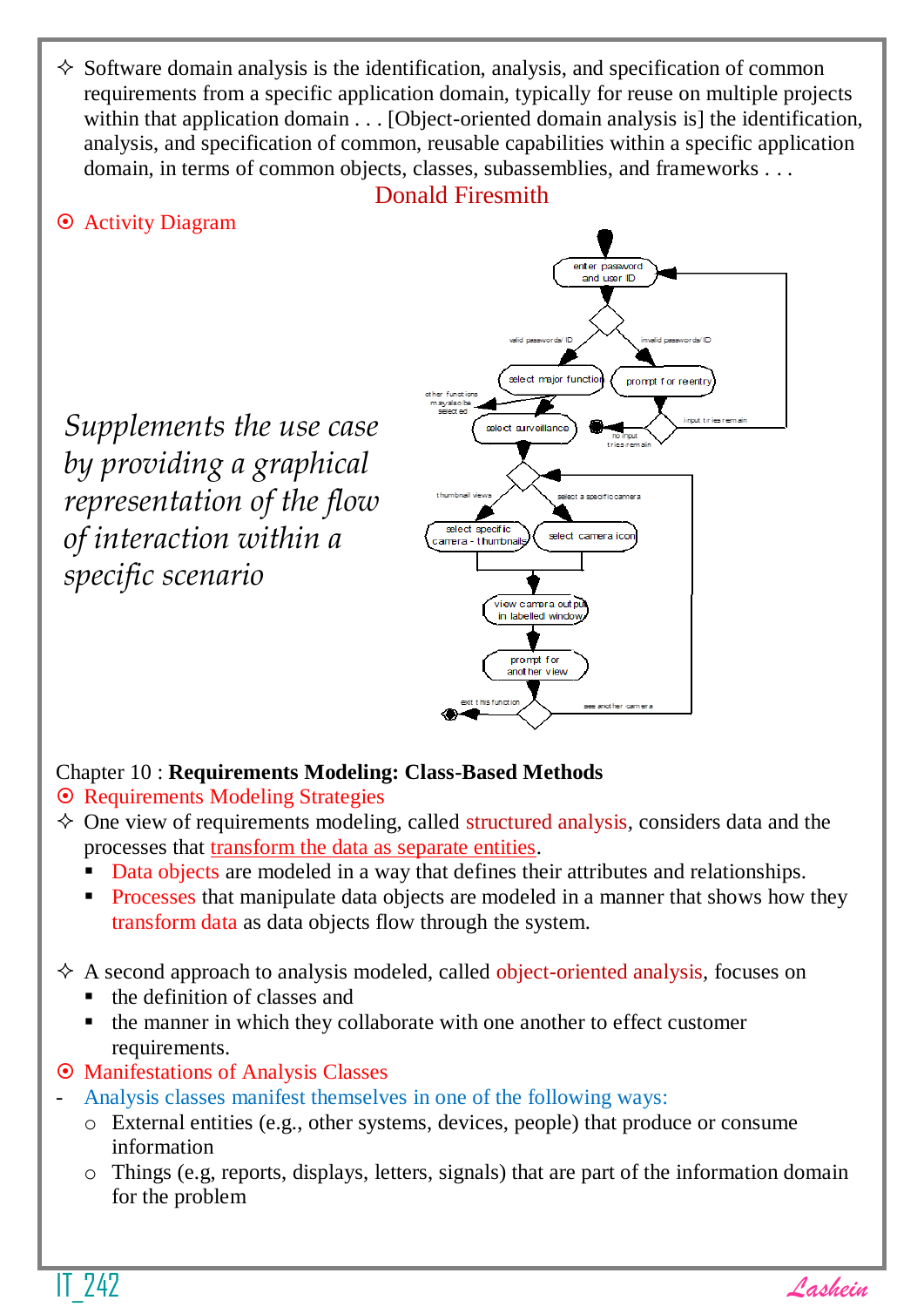- o Occurrences or events (e.g., a property transfer or the completion of a series of robot movements) that occur within the context of system operation
- o Roles (e.g., manager, engineer, salesperson) played by people who interact with the system
- o Organizational units (e.g., division, group, team) that are relevant to an application
- o Places (e.g., manufacturing floor or loading dock) that establish the context of the problem and the overall function
- o Structures (e.g., sensors, four-wheeled vehicles, or computers) that define a class of objects or related classes of objects

# **⊙** Potential Classes

- $\Diamond$  Retained information. The potential class will be useful during analysis only if information about it must be remembered so that the system can function.
- $\Diamond$  Needed services. The potential class must have a set of identifiable operations that can change the value of its attributes in some way.
- $\Diamond$  Multiple attributes. During requirement analysis, the focus should be on "major" information; a class with a single attribute may, in fact, be useful during design, but is probably better represented as an attribute of another class during the analysis activity.
- $\Diamond$  Common attributes. A set of attributes can be defined for the potential class and these attributes apply to all instances of the class.
- $\Diamond$  Common operations. A set of operations can be defined for the potential class and these operations apply to all instances of the class.
- Essential requirements*.* External entities that appear in the problem space and produce or consume information essential to the operation of any solution for the system will almost always be defined as classes in the requirements model.
- **⊙** CRC Models
- Class-responsibility-collaborator (CRC) *modeling* [Wir90] provides a simple means for identifying and organizing the classes that are relevant to system or product requirements. Ambler [Amb95] describes CRC modeling in the following way:
	- A CRC model is really a collection of standard index cards that represent classes. The cards are divided into three sections. Along the top of the card you write the name of the class. In the body of the card you list the class responsibilities on the left and the collaborators on the right.
- **⊙** Class Types
- Entity classes, also called model or business classes, are extracted directly from the statement of the problem (e.g., FloorPlan and Sensor).
- Boundary classes are used to create the interface (e.g., interactive screen or printed reports) that the user sees and interacts with as the software is used.
- Controller classes manage a "unit of work" [UML03] from start to finish. That is, controller classes can be designed to manage
	- the creation or update of entity objects;
	- the instantiation of boundary objects as they obtain information from entity objects;
	- complex communication between sets of objects;
	- validation of data communicated between objects or between the user and the application.
- **⊙** Collaborations
	- Classes fulfill their responsibilities in one of two ways:

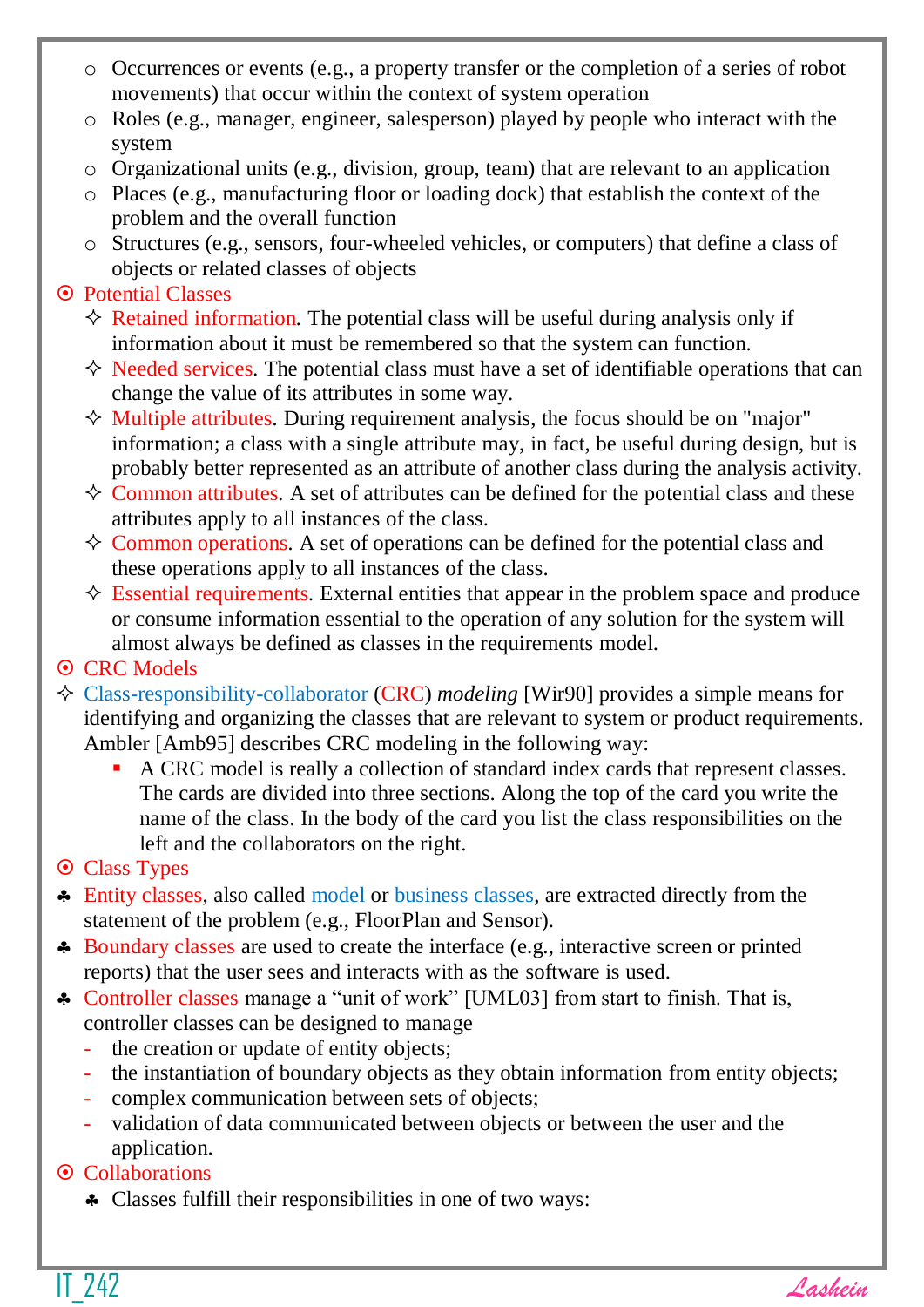- A class can use its own operations to manipulate its own attributes, thereby fulfilling a particular responsibility, or
- a class can collaborate with other classes.
- Collaborations identify relationships between classes
- Collaborations are identified by determining whether a class can fulfill each responsibility itself
- three different generic relationships between classes [WIR90]:
	- $\blacksquare$  the is-part-of relationship
	- $\blacksquare$  the has-knowledge-of relationship
	- $\blacksquare$  the depends-upon relationship

# Chapter 11 : **Requirements Modeling: Behavior, Patterns, and Web/Mobile Apps**

# **☉** Behavioral Modeling

- The behavioral model indicates how software will respond to external events or stimuli. To create the model, the analyst must perform the following steps:
	- ⸙ Evaluate all use-cases to fully understand the sequence of interaction within the system.
	- **EXECUTE:** Identify events that drive the interaction sequence and understand how these events relate to specific objects.
	- **EXECT** Create a sequence for each use-case.
	- ⸙ Build a state diagram for the system.
	- ⸙ Review the behavioral model to verify accuracy and consistency.

# **☉** State Representations

- In the context of behavioral modeling, two different characterizations of states must be considered:
	- $\blacksquare$  the state of each class as the system performs its function and
	- the state of the system as observed from the outside as the system performs its function
- The state of a class takes on both passive and active characteristics [CHA93].
	- A *passive state* is simply the current status of all of an object's attributes.
	- The *active state* of an object indicates the current status of the object as it undergoes a continuing transformation or processing.

# The States of a System

- state—a set of observable circum-stances that characterizes the behavior of a system at a given time
- state transition—the movement from one state to another
- event—an occurrence that causes the system to exhibit some predictable form of behavior
- action—process that occurs as a consequence of making a transition

# **⊙** The Content Model

- Content objects are extracted from use-cases
	- examine the scenario description for direct and indirect references to content
- Attributes of each content object are identified
- The relationships among content objects and/or the hierarchy of content maintained by a WebApp
	- Relationships—entity-relationship diagram or UML
	- Hierarchy—data tree or UML
- The Interaction Model